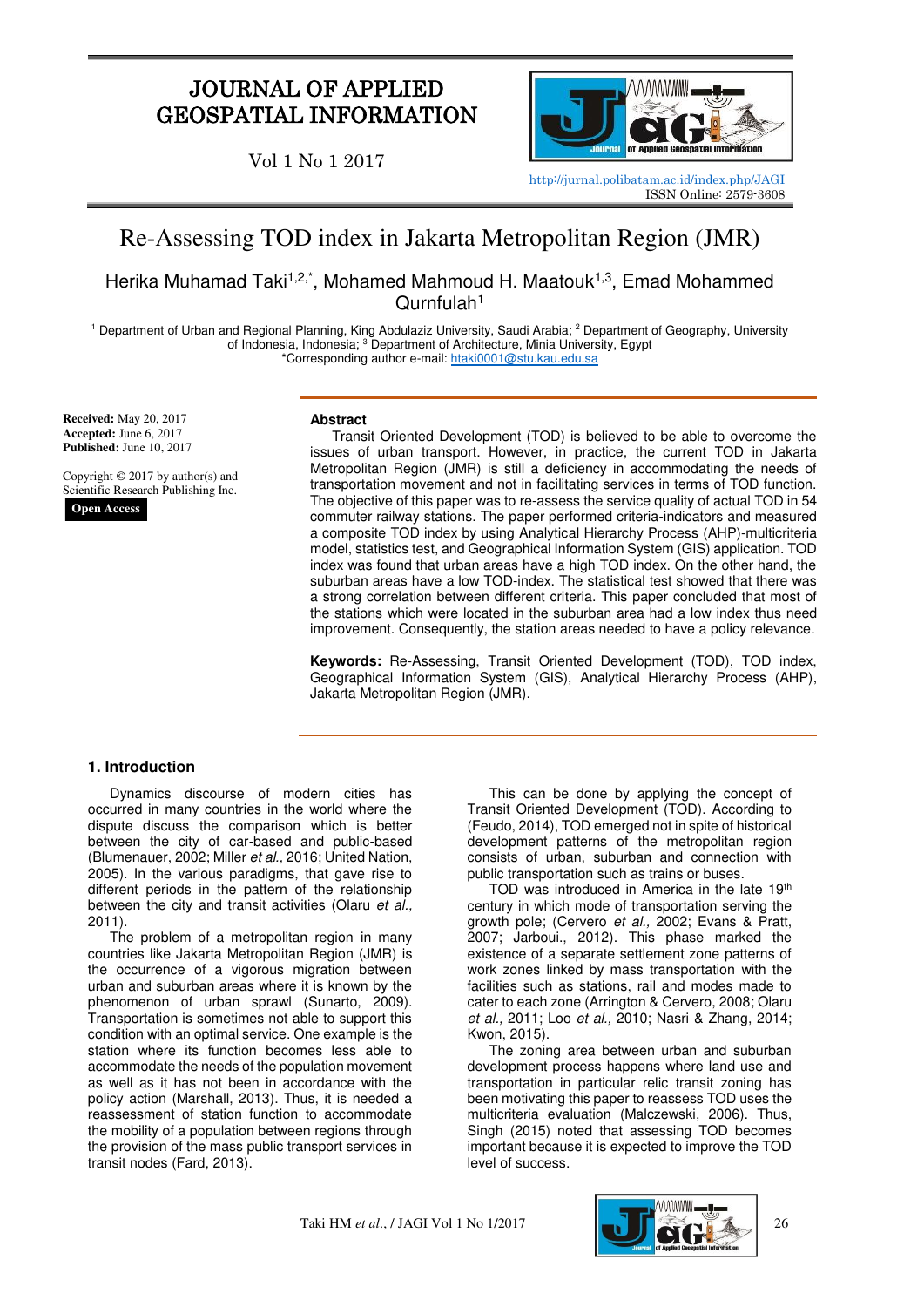The main objective of this research is to provide an alternative solution to the problem of the growth of the metropolitan region that tends to develop towards auto pattern oriented by encouraging residents to use the facilities of public transport rather than private cars (Taki *et al.,* 2017). Thus, it can solve problems sprawling (Renne & Wells, 2005)

Previous TOD research for JMR has been conducted by H. S. Hasibuan *et al.,* (2014) by assessing the most potential stations for TOD using the analysis of land uses proportion around transit stations. Nevertheless, the assessment is still general. therefore, this study enhanced previous research by reassessing TOD using index accompanied by more complete criteria and indicator generated from the experts. This paper began with an introduction, the literature reviewed relating to composite TOD index later explanation of how to reassess it based on existing condition. The next part contained information of the study area, details about data and methods, and the results of each. This paper concluded with a discussion of the main findings of research and implications.

# **1.1. The case of Jakarta Metropolitan Region (JMR)**

This study examined the commuter railway transportation system in the metropolitan region of Jakarta. The layout of Jakarta according to the study of (H. Hasibuan & Soemardi, 2014) is a strategic because of Jakarta is not only the capital city of Indonesia but also it is a planned region for the adopted concept of TOD.

The JMR cover urban and suburban area, they are Jakarta City, Bogor City, Depok City, Tangerang City and Bekasi City (Figure 1). It is known as *Jabodetabek*, it has a network of commuter rail serving residents to travel from the suburbs to the urban (city centre) and vice versa.



Fig. 1. Administrative boundaries of study area

The railways of transport modes being the most used daily by residents of Jakarta metropolitan region because of the economically efficient and effective in time. The commuter rail from Jakarta capital city has 4 corridors, i.e. a Bekasi Corridor (East), Bogor (South), Serpong (Southwest), and Tangerang (West) with the number of stations as much as 54 units. The main stations are Tanah Abang, Manggarai, Jatinegara, Pasar Senen, Gambir and Jakarta Kota. The condition of the station at picking and outpacing capacity by passengers. The following figure is the overall location of the stations along with the rail network which is the study area of this research.



Fig. 2. The commuter rail route of JMR

# **2. Materials and Methods**

#### **2.1 Data collection**

 Required data is a variety of spatial as well as non-spatial data. The required data was collected from the ministry and agency. Administrative boundaries, railway network, station locations, land use data were all available as spatial data layers in vector format.

| Νo | Type                                                                                 | Year | Source                                  |
|----|--------------------------------------------------------------------------------------|------|-----------------------------------------|
|    | Shapefile of administrative<br>boundaries of JMR (Jabodetabek)                       | 2015 | Geospatial<br><b>Information Agency</b> |
| 2  | Shapefile of land use type<br>(residential, commercial, open<br>space, parking area) | 2014 | Geospatial<br><b>Information Agency</b> |
| 3  | Railway network GIS shapefile                                                        | 2015 | Ministry of Transport                   |
| 4  | Railway station location                                                             | 2015 | Ministry of Transport                   |

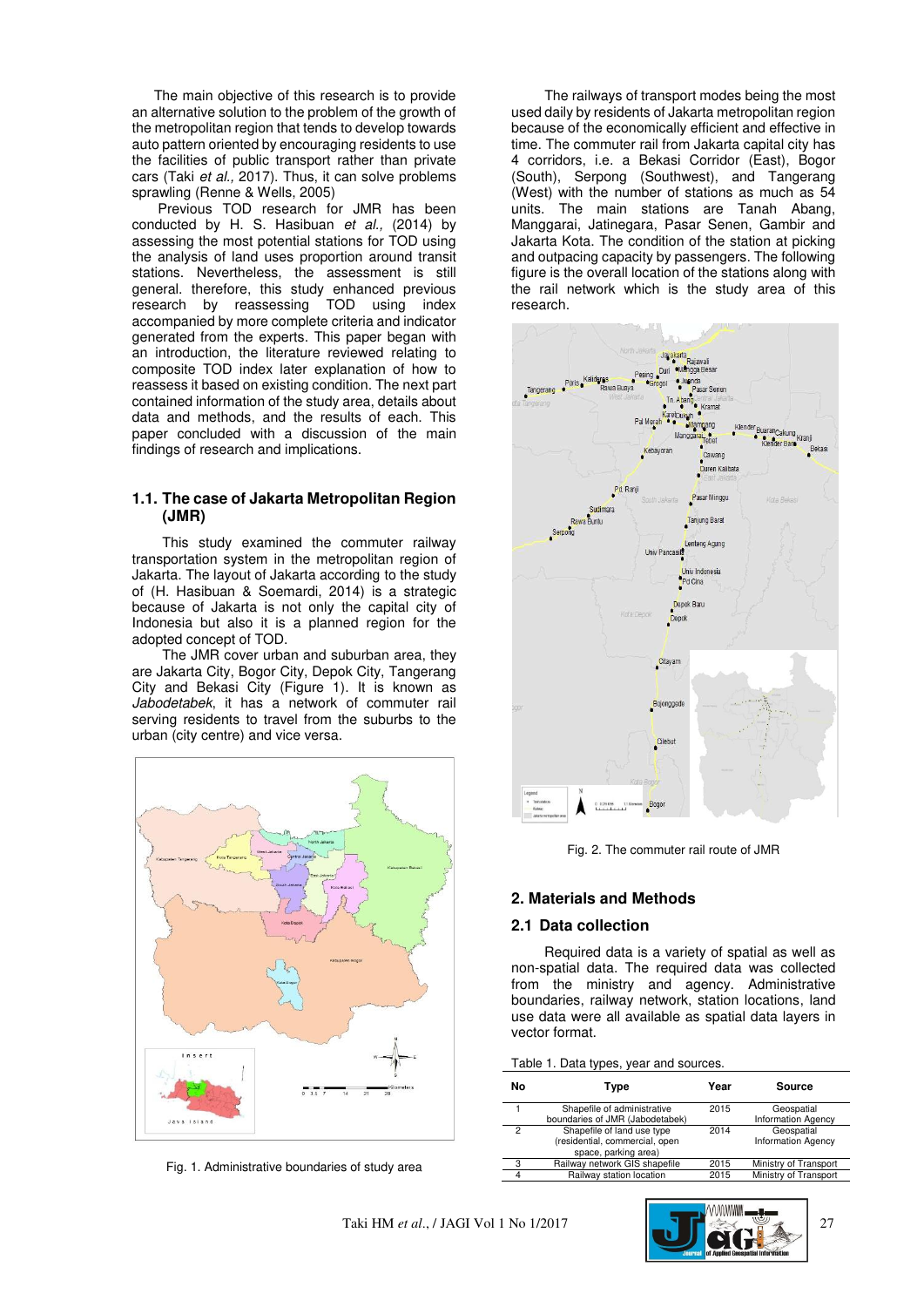| 5 | Indonesian census of population | 2015 | Central Bureau of<br>Statistics Republic of<br>Indonesia |
|---|---------------------------------|------|----------------------------------------------------------|
| 6 | Hospitals location              | 2014 | Consultant project<br>archive                            |
| 7 | Schools location                | 2014 | Consultant project<br>archive                            |
| 8 | Building Coverage Ratio (BCR)   | 2011 | Corporation project<br>document                          |
| 9 | Floor Area Ratio (FAR)          | 2011 | Corporation project<br>document                          |

## **2.2 Chosen criteria**

Chosen criteria of TOD based on the 3-D major concept of TOD consisting of Density (development), Diversity (mixing land uses) and Design (pedestrianfriendly) (Cervero & Kockelman, 1997). Economic development criteria is also an important part of the TOD concept as in the study (Fard, 2013). At that point, this study makes this concept as a measurement and the basis for selection of criteria and indicators.

Density, Higgins & Kanaroglou (2016) noted density as describing how the interactions that occur within the station area which it has two meanings, namely the ability to transact internally travel in stations such as walking, bicycles and the second is the ability to travel into a transit network system. The indicators used in this criterion are a mixed-ness for residential, open space, parking area, and a density for residential, commercial, school and hospital.

Diversity or a diversity index is a quantitative measure that informs the number of specific types (in terms of land use i.e. certain types of land use such as residential, commercial, etc.) and can also be useful to illustrate how evenly certain types of land use are distributed among the other types (Higgins & Kanaroglou, 2016). There are various kinds of diversity calculation, especially in calculating land use diversity. There are two popular indexes used: Simpson index and Shannon Index. In this study using the Simpson index to calculate the proportion of certain primary land use in each area around the station.

Economic referred to this study that is the current degree of economic performance in the station area. The measurements of these criteria are calculated in diverse sizes, such as numbers of jobs (Atkinson *et al.,* 2011), the percentage of employment (Prasertsubpakij & Nitivattananon, 2012), the number of business establishments (Fard, 2013). In the analysis of this paper, we use population density, the ratio of Building Coverage Ratio (BCR) and Floor Area Ratio (FAR).

#### **2.3 Description of indicators**

The indicators of TOD are selected from previous research by looking at the trend of a growing research (Sung & Oh, 2011; Mu & de Jong, 2012; Binglei & Chuan, 2013; Singh, 2015; Higgins & Kanaroglou, 2016) hence generated the selected criteria as in Table 2 below.

Table 2. The selected criteria and indicators from previous studies.

| No | Criteria  | Indicators                    | Sung & Oh<br>(2011) | Mu & Jona<br>(2012) | Binglei &<br>Chuan<br>(2013)         | Kamruzzaman<br>& Baker<br>(2014) | <b>Singh (2015)</b>                    | Higgins &<br>Kanaroglou<br>(2016) | This study<br>(2017)  |
|----|-----------|-------------------------------|---------------------|---------------------|--------------------------------------|----------------------------------|----------------------------------------|-----------------------------------|-----------------------|
|    |           | Commercial density            | x                   | x                   |                                      | x                                | x                                      | x                                 | x                     |
|    | Density   | Residential mix               | x                   | x                   | x                                    | x                                | x                                      | x                                 | x                     |
|    |           | Parking area mix              |                     | x                   | x                                    |                                  | x                                      |                                   | x                     |
|    |           | School density                |                     | x                   |                                      | x                                |                                        |                                   | x                     |
|    |           | Open space mix                |                     | x                   | x                                    | x                                |                                        |                                   | x                     |
|    |           | Hospital density              |                     | x                   |                                      |                                  |                                        |                                   | x                     |
|    |           | Population density            |                     |                     | x                                    | x                                | x                                      | x                                 | x                     |
| Ш  | Economic  | Floor Area Ratio (FAR)        |                     |                     | x                                    |                                  |                                        |                                   | x                     |
|    |           | Building Coverage Ratio (BCR) | x                   |                     |                                      | x                                |                                        |                                   | x                     |
| Ш  | Diversity | Land use diversity            | x                   | x                   |                                      | x                                | x                                      | x                                 | x                     |
|    |           | Case study                    | Seoul, Korea        | Dalian.<br>China    | Pennsylvania<br><b>United States</b> | Brisbane.<br>Australia           | Arnhem and<br>Nijmegen,<br>Netherlands | Toronto.<br>Canada                | Jakarta.<br>Indonesia |

Residential mix, land use diversity, commercial and population density indicators are most commonly used in TOD research. Explanation of each indicator from the above Table 2 is as described in the following description.

(1). Population density.

Data of population density (inhabitants/sqkm) from<br>Statistics lndonesia in 2015 Indonesia in 2015 (http://data.jakarta.go.id/, 2016)

(2). Commercial, school and hospital density. It is calculated using GIS by adopting formula from Nasri & Zhang (2014)

 $D<sub>C</sub>$  = Commercial or building area / the total area  $(sqkm)$  (1)

(3). Residential, open space and parking area mix. Measuring all of this indicators with the following formula, as adapted from Zhang & Guidon (2008):

$$
MI(i) = \frac{\sum_{\cap i} S_c}{\sum_{\cap i} (S_c + S_r)} \quad \forall i
$$
 (2)

*MI*(*i*) means the 'Mixed-ness Index', *Sr* shows the sum of total area under residential land use within *i*, *Sc* is the sum of the total area non-residential urban land uses.

#### (4). Land use diversity.

The concept of diversity is derived from the Simpson index and Kamruzzaman & Baker (2014) used land use diversity in their research related to TOD with a formula:

$$
Land use diversity = 1 - \sum (a/A)^2
$$
 (3)

Where a is the total area of a specific land use category (e.g. commercial) within the buffer of a TOD, and A is the total area of all land use categories within the buffer.

#### (5). Building Coverage Ratio (BCR)

[Land use zones](http://www.realestate-tokyo.com/news/land-use-zones-in-japan/) restrict the use of buildings in each categorised zone; BCR controls the volume of buildings in each zone. The ratio of the building area divided by the land (site) area. Building area means the floor space of a building when looking down at it from the sky. In this study, there are some categories of BCR such as (20 - 40) %, (41 - 60) %, (61 - 80) %, < 20%, and > 80%. For this study, the category of (61 - 80) % is taken because the building conditions in there are so dense that the building area almost covers the total area of available land. Another category, < 20% is identified as nonresidential area, > 80% is slum area.

28 Taki HM *et al*.,/ JAGI Vol 1 No 1/2017

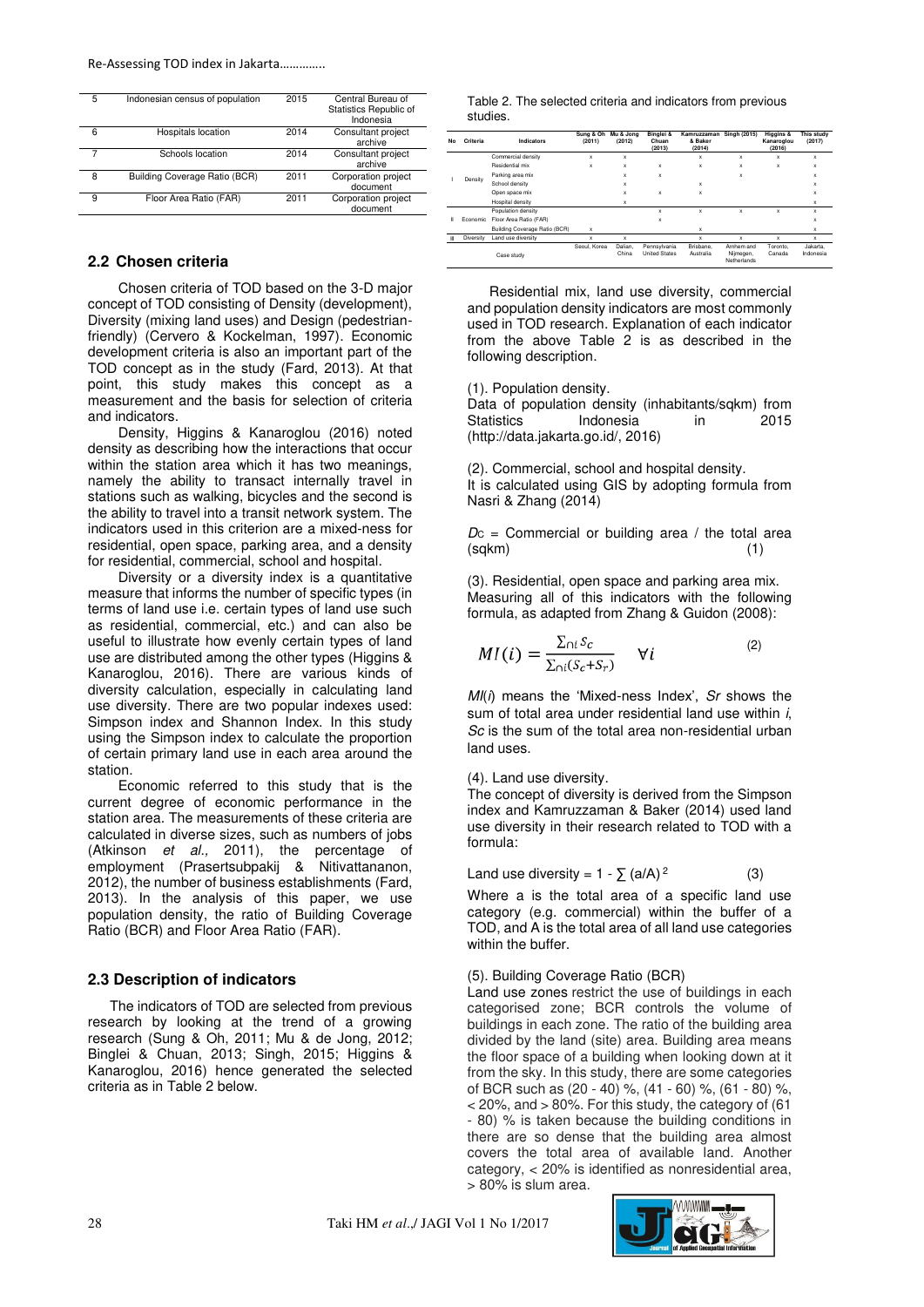●Building Coverage Ratio (BCR)<br>BCR (%) =  $\frac{\text{building area (B)}}{\text{Total area (C)}} \times 100$ site area $(A)$ 



#### (6.) Floor Area Ration (FAR).

FAR controls the height of buildings in each zone (Binglei & Chuan, 2013). The ratio of total floor area divided by land (site) area. Total floor area means the total of all the floor space in a building. The data of FAR in this study are divided into 4 categories, those are the 1<sup>st</sup>, 2<sup>nd</sup>, 3<sup>rd</sup> and 4<sup>th</sup> floor. This research will take the area above  $> 1$  with the explanation that shows the 1<sup>st</sup> floor is the normal house,  $2<sup>nd</sup>$  floor is the flat house, 3<sup>rd</sup> floor is the maximum floor, and 4<sup>th</sup> is the basement.

| <b>Sellipor-Area Ratio (FAR)</b><br>$FAR(\%) =$ | total floor area $(B+C)$ ×100<br>site $area(A)$ |  |
|-------------------------------------------------|-------------------------------------------------|--|
|                                                 |                                                 |  |

## **2.4 Station area analysis**

The TOD area is the area of influence of the railway station in its urban and suburban context, which is different on metropolitan and city scale. To include influences from a higher scale on the city scale station areas the railway route is examined on the regional or metropolitan scale, the scale of the whole railway, as an activity corridor, an activity centre, and a transport corridor. At this scale, the influence radius of 800 meters around each station of the railway is used to understand the structure of the line as a whole. Within this radius, important networks and issues can be recognised that are influencing the direct surroundings of the station in an 800-meter radius.

The TOD area is the walkable area around transit stations, an area of 800-meter radius from the station, called the station area. Within this radius urban transformations have a direct influence on the use of the train and the direct station areas as activity centres. Some of these station areas have better chances and more opportunities to develop, because of their well-accessible location and already existing attractions.



Fig. 3. Area analysis of railway stations within an 800 meter radius (by author)

## **2.5 Methodological framework in research**

The objective of this study is described in figure 4 below as the analytical framework for reassessing actual TOD and analyzing the development of

metropolitan region along railway network in urban and suburban areas.

Fig. 4. Illustrated cognitive map of our analytical framework in research.



### **2.6 Weights calculation using Analytic Hierarchy Process (AHP)**

The calculation of weights with techniques of analytic hierarchy process (AHP) is done by running the paired comparisons of some expert in their field, the expert provides expertise in accordance with the assessment against criteria and indicators are proposed on a Saaty scale (Bunruamkaew & Murayam, 2011).

This technique assesses the relative significance of the proposed criteria and indicator by assigning weight to those criteria and indicators according to the priority in the form of a hierarchical order.

To maintain the credibility of the relative significance, AHP provides a way to determine the inconsistency of judgments in the form of mathematical equations according to the formula below.

$$
C_r = \frac{C_i}{r_i} \tag{4}
$$

Where *cr* is the consistency ratio, *c<sup>i</sup>* shows the consistency index, *r<sup>i</sup>* is random index

The consistency index (ci) is derived using the following formula:

$$
C_i = \frac{\lambda \max - n}{n - 1} \tag{5}
$$

 $\lambda$ max means the maximum value of eigenvector and n is the criteria or indicator number.

Further information from Saaty (1990) with respect to the above formula is that the consistency level is quite acceptable if *cr* is less than 10% (0.1), and vice versa, there is inconsistency in the evaluation process if *cr* is greater than 10% (0.1), this means the results of AHP calculations do not produce results which mean.

# **3. Result**

# **3.1 AHP weighting**

The calculation of weights with the analytic hierarchy process (AHP) is performed by running the paired comparisons of 12 experts in their field, such as professional (urban planners, policy-makers, researchers, etc.) and work experience which they have worked on the project of TOD. The following table is the results of the weights calculation.

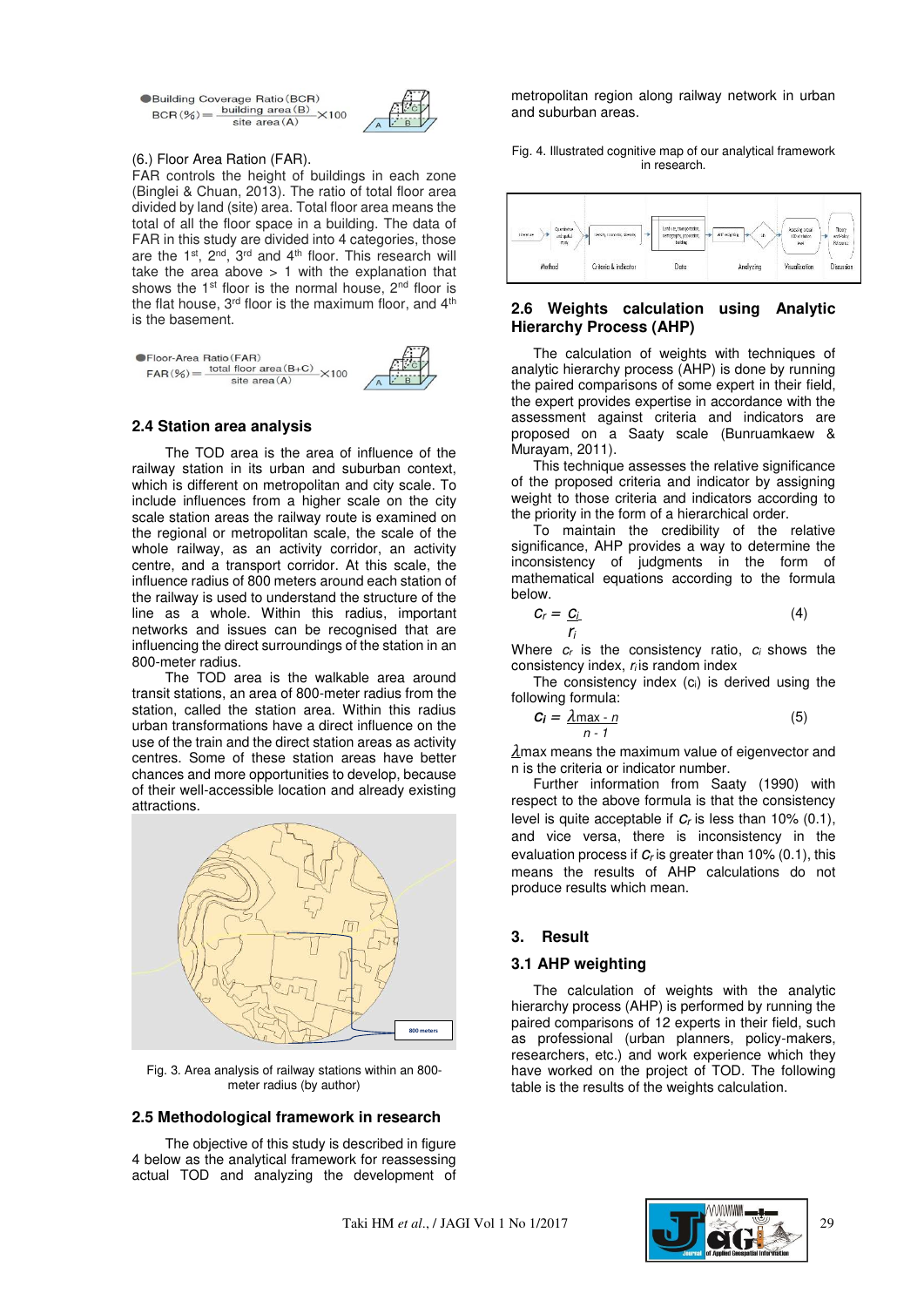Table 3. The weight of criteria from 12 experts.

| Criteria                                                 |      | Experts |      |      |      |      |      |      |      |      |      | -SUM Weighting Ranking |      |      |   |
|----------------------------------------------------------|------|---------|------|------|------|------|------|------|------|------|------|------------------------|------|------|---|
|                                                          | E1   | P2      | F3   | F4   | FR.  | F6   | F7   | FR.  | FA   | E10  | E11  | E12                    |      |      |   |
| <b>Land Use Density</b>                                  | 0.49 | 0.33    | 0.49 | 0.62 | 0.60 | 0.59 | 0.59 | 0.59 | 0.60 | 0.60 | 0.60 | 0.06                   | 6.17 | 0.51 |   |
| <b>Fronomic Performance</b>                              | 0.21 | 0.26    | 0.31 | 0.22 | 0.17 | 0.28 | 0.28 | 0.28 | 0.30 | 0.30 | 0.30 | 0.29                   | 3.20 | 0.27 | 2 |
| <b>Land Use Diversity</b>                                | 0.30 | 0.41    | 0.20 | 0.16 | 0.23 | 0.13 | 0.13 | 0.13 | 0.10 | 0.10 | 0.10 | 0.65                   | 2.63 | 0.22 | ä |
| inconsistency                                            | 0.03 | 0.05    | 0.05 | 0.09 | 0.08 | 0.00 | 0.00 | 0.00 | 0.00 | 0.00 | 0.00 | 0.07                   |      |      |   |
| Consistency Index (c $_0$ 0.02                           |      | 0.03    | 0.03 | 0.05 | 0.05 | 0.00 | 0.00 | 0.00 | 0.00 | 0.00 | 0.00 | 0.04                   |      |      |   |
| Bandom Index Ir n. 0.58                                  |      | 0.58    | 0.58 | 0.58 | 0.58 | 0.58 | 0.58 | 0.58 | 0.58 | 0.58 | 0.58 | 0.58                   |      |      |   |
| Consistency Ratio (c  0.03  0.05  0.05  0.09  0.08  0.00 |      |         |      |      |      |      | 0.00 | 0.00 | 0.00 | 0.00 | 0.00 | 0.07                   |      |      |   |

Table 4. Calculation of weight for the indicator

|    |                           |        |                                  | Experts |      |      |      |      |      |      |           |      |      |      |      |       |      |                      |
|----|---------------------------|--------|----------------------------------|---------|------|------|------|------|------|------|-----------|------|------|------|------|-------|------|----------------------|
| No | Criteria                  | Weight | Indicator                        | P1      | P    | E3   | F4   | B    | F6   | F7   | <b>FR</b> | Po   | E10  | Ett  | F12  |       |      | SUM Weight Ranking   |
|    |                           |        | Commercial density               | 0.23    | 0.18 | 0.29 | 0.41 | 0.32 | 0.43 | 0.43 | 0.43      | 0.29 | 0.29 | 0.29 | 0.29 | 3.84  | 0.32 | ٠                    |
|    |                           |        | Residentialmiv                   | 0.39    | 0.46 | 0.14 | 0.30 | 0.29 | 0.22 | 0.22 | 0.22      | 0.32 | 0.32 | 0.32 | 0.14 | 3.24  | 0.27 | $\overline{2}$       |
|    |                           |        | Parking area mix                 | 0.30    | 0.09 | 0.22 | 0.11 | 0.38 | 0.09 | 0.09 | 0.09      | 0.07 | 0.07 | 0.07 | 0.32 | 151   | 0.13 | ś                    |
| ٠  | <b>Land Use Density</b>   | 0.51   | Schooldensity                    | 0.09    | 0.10 | 0.12 | 0.05 | 0.11 | 0.34 | 0.14 | 0.14      | 0.14 | 0.34 | 0.14 | 0.10 | 1.41  | 0.12 | $\ddot{\phantom{1}}$ |
|    |                           |        | Open space mix                   | 0.12    | 0.12 | 0.14 | 0.09 | 0.11 | 0.05 | 0.06 | 0.05      | 0.08 | 0.08 | 0.08 | 0.08 | 105   | 0.09 | 5                    |
|    |                           |        | Hospital density                 | 0.06    | 0.05 | 0.09 | 0.05 | 0.09 | 0.08 | 0.08 | 0.08      | 0.90 | 0.30 | 0.10 | 0.07 | 0.95  | 0.08 | 6                    |
|    |                           |        | inconsistency                    | 0.08    | 0.07 | 0.03 | 0.08 | 0.09 | 0.01 | 0.01 | 0.01      | 0.00 | 0.00 | 0.00 | 0.00 |       |      |                      |
|    |                           |        | Population density               | 0.68    | 0.54 | 0.11 | 0.07 | 0.07 | 0.65 | 0.65 | 0.65      | 0.60 | 0.60 | 0.60 | 0.60 | 5.81  | 0.48 |                      |
|    | Feanamic                  |        | Floor Area Ratio (FAR)           | 0.13    | 0.18 | 0.54 | 0.58 | 0.57 | 0.23 | 0.23 | 0.23      | 0.30 | 0.30 | 0.30 | 0.10 | 3.68  | 0.31 | $\overline{2}$       |
| п  | Performance               | 0.27   | Building Coverage Ratio<br>(BCR) | 0.99    | 0.30 | 0.35 | 0.35 | 0.36 | 0.12 | 0.12 | 0.12      | 0.90 | 0.30 | 0.30 | 0.30 | 2.51  | 0.21 | ś                    |
|    |                           |        | inconsistency                    | 0.08    | 0.01 | 0.05 | 0.03 | 0.05 | 0.00 | 0.00 | 0.00      | 0.00 | 0.00 | 0.00 | 0.00 |       |      |                      |
| ш  | <b>Land Use Diversity</b> | 0.22   | Land use diversity               | 100     | 1.00 | 1.00 | 1.00 | 1.00 | 1.00 | 100  | 1.00      | 1.00 | 1.00 | 1.00 | 1.00 | 12.00 | 1.00 |                      |

The result of weight calculation for criteria and indicator in the table above shows the consistency ratio for all the pairwise comparison already proven consistent because of the value of *cr* < 0.1.

# **3.2 Standardisation of criteria-indicator using Min-Max method**

There is a difference in the unit of calculation for an indicator of population density, school density, and hospital density, therefore, the standardisation of indicator unit is carried out using the Maximum - Minimum (Max - Min) method (BPS, 2010). This method means that linearly transforms real data values that the minimum and the maximum of the transformed data take certain values - frequently 0 and 1. The formula is:

$$
I = \frac{X - X_{\min}}{X_{\max} - X_{\min}} \times 100
$$
 (6)

Where:

 $X_{min}$  = Value of minimum target,  $X_{max}$  = Value of maximum target.

## **3.3 The composite of actual TOD index calculation**

The composite TOD index calculation using the following formula (Anane *et al.,* 2012).

$$
R_i = \sum_k W_k r_{ik} \tag{7}
$$

Where the composite TOD index (*Ri*) for each station area  $(i)$ ,  $W_k$  is the multiplication result of the weights of all indicator or criterion and *rik* the standardized value of station area in the map of the indicator or criterion k.

#### **3.4 Actual TOD index ranking**

The actual TOD index for 54 stations in the JMR as in Table 5 contains the difference values of criteria and indicator. Based on this data, Indonesian University station has the lowest index 0.27 and the Duri station has the highest index 0.58.

Table 5. Actual TOD index for all 54 stations

| Criteria             | Density<br>Economic<br>Diversity |                                       |      |      |               |          |                  |            |      |               |                             |       |                     |
|----------------------|----------------------------------|---------------------------------------|------|------|---------------|----------|------------------|------------|------|---------------|-----------------------------|-------|---------------------|
| Weight               |                                  |                                       | 0.51 |      |               |          |                  |            | 0.27 |               |                             | 0.22  |                     |
| Station              |                                  | Commercial Residential School Parking |      |      | Onen<br>space | Hospital | Density<br>index | Population | FAR  | <b>BCR</b>    | Economic Diversity<br>index | index | <b>TOD</b><br>Index |
| Weight               | 0.32                             | 0.27                                  | 0.13 | 0.12 | 0.09          | 0.08     |                  | 0.48       | 0.31 | 0.21          |                             | 1     |                     |
| Univ Indonesia       | 0.01                             | 0.35                                  | 0.00 | 0.05 | 0.36          | 0.13     | 0.15             | 0.05       | 0.30 | 0.51          | 0.22                        | 0.62  | 0.27                |
| Pd Cina              | 0.13                             | 0.37                                  | 0.00 | 0.08 | 0.09          | 0.13     | 0.17             | 0.05       | 0.55 | 0.54          | 0.31                        | 0.46  | 0.27                |
| Poris                | 0.01                             | 0.46                                  | 0.00 | 0.04 | 0.34          | 0.00     | 0.16             | 0.24       | 0.31 | 0.52          | 0.32                        | 0.46  | 0.27                |
| Rawa Buntu           | 0.05                             | 0.79                                  | 0.00 | 0.05 | 0.15          | 0.00     | 0.25             | 0.10       | 0.38 | 0.60          | 0.29                        | 0.38  | 0.29                |
| Sudimara             | 0.01                             | 0.91                                  | 0.05 | 0.05 | 0.08          | 0.00     | 0.27             | 0.19       | 0.22 | 0.75          | 0.32                        | 0.38  | 0.31                |
| Cilebut              | 0.01                             | 0.76                                  | 0.00 | 0.04 | 0.23          | 0.00     | 0.23             | 0.17       | 0.77 | 0.30          | 0.38                        | 0.38  | 0.31                |
| Depok                | 0.01                             | 0.87                                  | 0.05 | 0.05 | 0.12          | 0.32     | 0.29             | 0.17       | 0.06 | 0.78          | 0.26                        | 0.46  | 0.32                |
| Pd. Ranii            | 0.05                             | 0.77                                  | 0.11 | 0.05 | 0.18          | 0.00     | 0.26             | 0.30       | 0.41 | 0.58          | 0.39                        | 0.38  | 0.32                |
| Bekasi               | 0.04                             | 0.76                                  | 0.14 | 0.05 | 0.18          | 0.00     | 0.26             | 0.10       | 0.60 | 0.40          | 0.32                        | 0.54  | 0.33                |
| Bojonggede           | 0.01                             | 0.99                                  | 0.03 | 0.05 | 0.01          | 0.00     | 0.28             | 0.32       | 0.99 | 0.33          | 0.53                        | 0.23  | 0.34                |
| Kranii               | 0.05                             | 0.85                                  | 0.00 | 0.05 | 0.08          | 0.00     | 0.26             | 0.39       | 0.17 | 0.75          | 0.39                        | 0.46  | 0.34                |
| Citayam              | 0.01                             | 0.86                                  | 0.00 | 0.04 | 0.14          | 0.00     | 0.25             | 0.19       | 0.84 | 0.29          | 0.42                        | 0.46  | 0.34                |
| Serpong              | 0.01                             | 0.87                                  | 0.21 | 0.04 | 0.12          | 0.16     | 0.29             | 0.22       | 0.88 | 0.31          | 0.44                        | 0.38  | 0.35                |
| Univ Pancasila       | 0.06                             | 0.63                                  | 0.11 | 0.06 | 0.16          | 0.00     | 0.22             | 0.12       | 0.45 | 0.56          | 0.32                        | 0.77  | 0.37                |
| Pal Merah            | 0.19                             | 0.33                                  | 0.03 | 0.09 | 0.30          | 0.12     | 0.20             | 0.00       | 0.49 | 0.42          | 0.24                        | 0.92  | 0.37                |
| Kalideres            | 0.01                             | 0.62                                  | 0.03 | 0.06 | 0.08          | 0.08     | 0.20             | 0.18       | 0.54 | 0.59          | 0.38                        | 0.77  | 0.37                |
| <b>Tanjung Barat</b> | 0.11                             | 0.71                                  | 0.12 | 0.06 | 0.13          | 0.11     | 0.27             | 0.16       | 0.46 | 0.56          | 0.34                        | 0.69  | 0.38                |
| Cakung               | 0.04                             | 0.78                                  | 0.10 | 0.06 | 0.10          | 0.00     | 0.25             | 0.21       | 0.20 | 0.72          | 0.31                        | 0.77  | 0.38                |
| Pasar Minggu         | 0.07                             | 0.68                                  | 0.11 | 0.06 | 0.14          | 0.17     | 0.26             | 0.14       | 0.39 | 0.59          | 0.31                        | 0.77  | 0.38                |
| Juanda               | 0.33                             | 0.13                                  | 0.26 | 0.11 | 0.19          | 0.23     | 0.22             | 0.11       | 0.72 | 0.32          | 0.34                        | 0.85  | 0.39                |
| Rawa Buava           | 0.04                             | 0.58                                  | 0.11 | 0.06 | 0.18          | 0.16     | 0.22             | 0.19       | 0.51 | 0.55          | 0.37                        | 0.85  | 0.40                |
| Klender Baru         | 0.05                             | 0.78                                  | 0.08 | 0.06 | 0.06          | 0.00     | 0.25             | 0.36       | 0.44 | 0.65          | 0.45                        | 0.69  | 0.40                |
| Duren Kalibata       | 0.10                             | 0.56                                  | 0.00 | 0.07 | 0.11          | 0.00     | 0.20             | 0.20       | 0.51 | 0.56          | 0.37                        | 0.92  | 0.40                |
| Bojong Indah         | 0.03                             | 0.64                                  | 0.10 | 0.06 | 0.06          | 0.11     | 0.22             | 0.25       | 0.74 | 0.59          | 0.47                        | 0.77  | 0.41                |
| Depok Baru           | 0.13                             | 0.66                                  | 0.05 | 0.06 | 0.18          | 0.32     | 0.27             | 0.17       | 0.37 | 0.52          | 0.31                        | 0.85  | 0.41                |
| Lenteng Agung        | 0.14                             | 0.69                                  | 0.00 | 0.07 | 0.10          | 0.26     | 0.27             | 0.37       | 0.26 | 0.65          | 0.39                        | 0.77  | 0.41                |
| Kramat               | 0.15                             | 0.59                                  | 0.15 | 0.08 | 0.06          | 0.33     | 0.27             | 0.30       | 0.41 | 0.61          | 0.40                        | 0.77  | 0.41                |
| Buaran               | 0.06                             | 0.77                                  | 0.08 | 0.06 | 0.09          | 0.00     | 0.25             | 0.36       | 0.53 | 0.59          | 0.46                        | 0.77  | 0.42                |
| Jakarta Kota         | 0.55                             | 0.20                                  | 0.20 | 0.12 | 0.07          | 0.00     | 0.28             | 0.19       | 0.73 | 0.24          | 0.37                        | 0.85  | 0.43                |
| Bogor                | 0.25                             | 0.69                                  | 0.55 | 0.07 | 0.05          | 0.00     | 0.35             | 0.25       | 0.72 | 0.39          | 0.42                        | 0.62  | 0.43                |
| Jatinegara           | 0.19                             | 0.60                                  | 0.11 | 0.08 | 0.08          | 0.00     | 0.25             | 0.41       | 0.34 | 0.60          | 0.43                        | 0.85  | 0.43                |
| Kebavoran            | 0.19                             | 0.66                                  | 0.15 | 0.07 | 0.05          | 0.13     | 0.28             | 0.24       | 0.47 | 0.57          | 0.38                        | 0.85  | 0.43                |
| Karet                | 0.24                             | 0.38                                  | 0.08 | 0.08 | 0.27          | 0.00     | 0.22             | 0.47       | 0.36 | 0.43          | 0.43                        | 0.92  | 0.43                |
| Sawah Besar          | 0.63                             | 0.26                                  | 0.26 | 0.12 | 0.03          | 0.23     | 0.34             | 0.11       | 0.73 | 0.27          | 0.33                        | 0.77  | 0.43                |
| Tangerang            | 0.03                             | 0.83                                  | 0.45 | 0.05 | 0.09          | 0.50     | 0.35             | 0.06       | 0.66 | 0.44          | 0.33                        | 0.77  | 0.43                |
| Pesing               | 0.26                             | 0.51                                  | 0.19 | 0.08 | 0.13          | 0.00     | 0.27             | 0.30       | 0.75 | 0.38          | 0.46                        | 0.85  | 0.45                |
| Dukuh                | 0.38                             | 0.37                                  | 0.35 | 0.08 | 0.21          | 0.88     | 0.36             | 0.17       | 0.63 | 0.30          | 0.34                        | 0.77  | 0.45                |
| Klender              | 0.15                             | 0.65                                  | 0.19 | 0.07 | 0.05          | 0.29     | 0.28             | 0.39       | 0.35 | 0.64          | 0.43                        | 0.85  | 0.45                |
| Pasar Senen          | 0.32                             | 0.46                                  | 0.34 | 0.09 | 0.06          | 1.00     | 0.37             | 0.14       | 0.58 | 0.46          | 0.35                        | 0.77  | 0.45                |
| Rajawali             | 0.31                             | 0.49                                  | 0.20 | 0.08 | 0.09          | 0.22     | 0.29             | 0.21       | 0.62 | 0.42          | 0.38                        | 0.92  | 0.46                |
|                      | 0.32                             | 0.40                                  | 0.23 | 0.10 | 0.06          | 0.50     | 0.30             | 0.27       | 0.75 | 0.38          | 0.44                        | 0.85  | 0.46                |
| Gondangdia           |                                  | 0.70                                  | 0.35 | 0.07 | 0.09          | 0.88     | 0.36             | 0.17       | 0.75 |               | 0.41                        | 0.77  | 0.46                |
| Mampang              | 0.12<br>0.51                     | 0.36                                  | 0.07 | 0.11 | 0.06          | 0.31     | 0.31             | 0.40       | 0.60 | 0.47<br>0.36  | 0.45                        | 0.85  | 0.47                |
| Jayakarta            | 0.14                             | 0.69                                  | 0.34 | 0.08 | 0.01          | 0.00     | 0.29             | 0.53       | 0.37 | 0.67          | 0.51                        | 0.85  | 0.47                |
| Pondok Jati          |                                  |                                       |      |      |               |          |                  | 0.29       |      |               |                             |       |                     |
| Tn. Abang            | 0.31                             | 0.45                                  | 0.26 | 0.09 | 0.13          | 0.57     | 0.32             |            | 0.46 | 0.45          | 0.38                        | 0.92  | 0.47                |
| Manggarai            | 0.11                             | 0.55                                  | 0.16 | 0.08 | 0.06          | 0.70     | 0.28             | 0.51       | 0.55 | 0.57          | 0.54                        | 0.85  | 0.47                |
| Cawang               | 0.14                             | 0.63                                  | 0.08 | 0.07 | 0.12          | 0.00     | 0.25             | 0.48       | 0.52 | 0.53          | 0.50                        | 1.00  | 0.48                |
| Cikini               | 0.19                             | 0.52                                  | 0.10 | 0.08 | 0.08          | 0.88     | 0.30             | 0.41       | 0.75 | 0.45          | 0.52                        | 0.85  | 0.48                |
| Grogol               | 0.21                             | 0.53                                  | 0.19 | 0.07 | 0.13          | 0.28     | 0.28             | 0.36       | 0.86 | 0.35          | 0.51                        | 0.92  | 0.48                |
| Tebet                | 0.11                             | 0.81                                  | 0.08 | 0.06 | 0.03          | 0.00     | 0.28             | 0.48       | 0.54 | 0.60          | 0.52                        | 0.92  | 0.48                |
| Kemayoran            | 0.33                             | 0.47                                  | 0.05 | 0.09 | 0.06          | 0.00     | 0.25             | 0.70       | 0.50 | 0.49          | 0.60                        | 0.92  | 0.49                |
| Mangga Besar         | 0.50                             | 0.37                                  | 0.00 | 0.10 | 0.03          | 0.00     | 0.27             | 1.00       | 0.60 | 0.39          | 0.75                        | 0.77  | 0.51                |
| <b>Gang Sentiong</b> | 0.20                             | 0.65                                  | 0.78 | 0.08 | 0.04          | 0.57     | 0.40             | 0.74       |      | $0.42$ $0.60$ | 0.61                        | 0.77  | 0.54                |
| Duri                 | 0.20                             | 0.67                                  | 1.00 | 0.07 | 0.09          | 0.00     | 0.39             | 0.91       | 0.31 | 0.61          | 0.66                        | 0.92  | 0.58                |



Fig. 5. Comparing the indicators with highest and least.

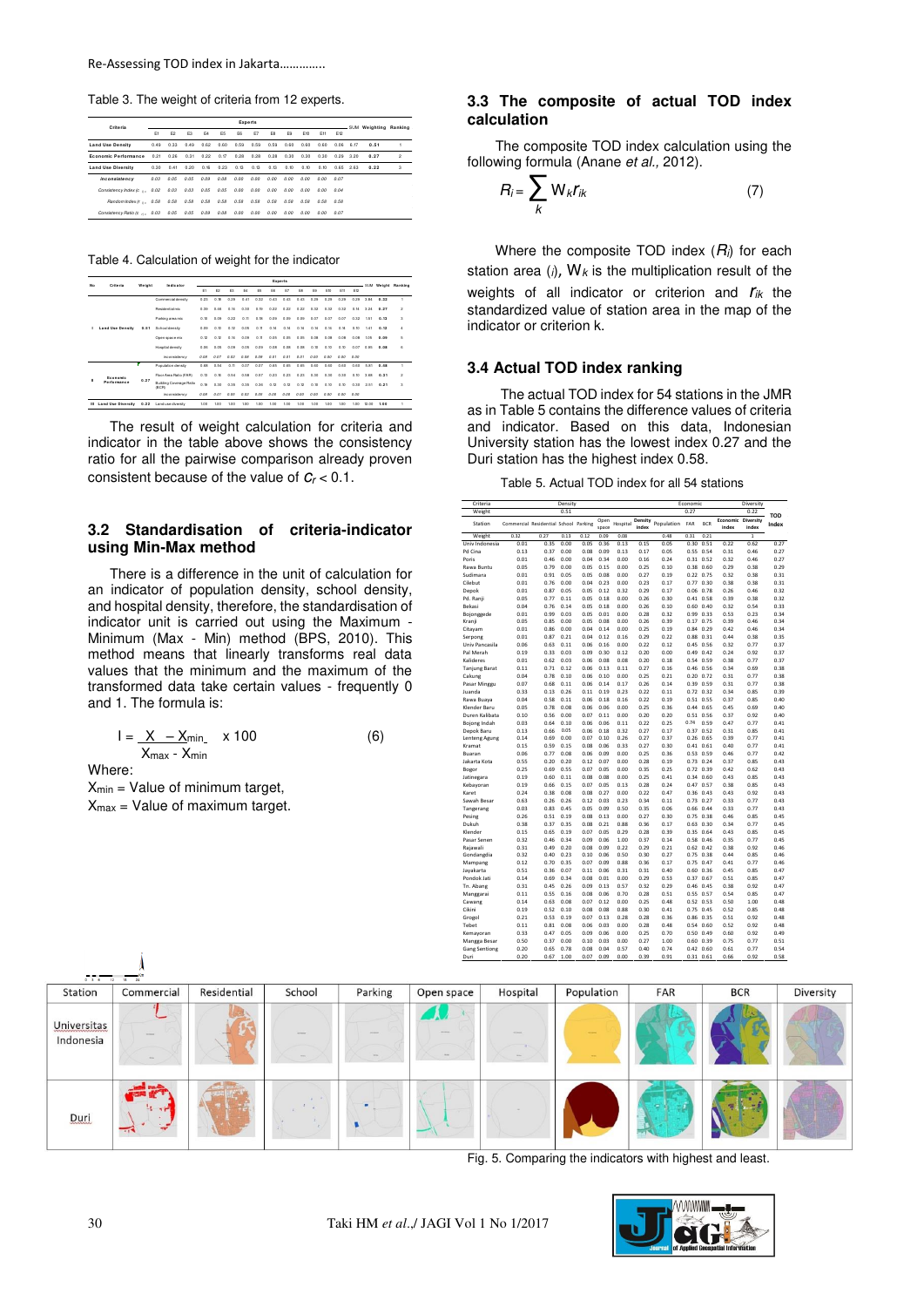## **3.5 The composite TOD map**

The result of the composite of actual TOD index is visualised into the map using GIS application. The used software is ArcGIS. This map shows the distribution of index spread per station and divided into 3 categories; (category 0.26-0.35), category (0.36-0.43) and category (0.44-0.58).



Fig. 6. The actual TOD index map

#### **4. Discussion**

## **4.1 Statistical analysis**

Statistical analysis was performed to describe the distribution of the data and to find correlations between variables and find out whether there are significant differences between variable and corridors. The analysis is performed using descriptive statistics, and Pearson correlation method.

Table 5. Descriptive statistics of criteria

| Criteria         | <b>Number</b><br>οf<br>station | <b>Minimum</b> | Maximum | Mean | Std.<br><b>Deviation</b> |
|------------------|--------------------------------|----------------|---------|------|--------------------------|
| Density          | 54                             | 0.15           | 0.40    | 0.27 | 0.05                     |
| Economic         | 54                             | 0.22           | 0.75    | 0.39 | 0.10                     |
| <b>Diversity</b> | 54                             | 0.23           | 1.00    | 0.77 | 0.19                     |
|                  |                                |                |         |      |                          |
| <b>TOD Index</b> | 54                             | 0.27           | 0.58    | 0.42 | 0.07                     |

Based on the Table 5 above, the total number of stations is 54. The highest mean is found in the diversity 0.77 and the lowest mean of 0.27 in density

indicator. The highest standard deviation is found in the criteria of diversity that is 0.19 and the lowest is found on the criteria of density 0.05.

Table 6. Pearson correlation amongst TOD criteria

| TOD<br>indicators | <b>Density</b> | Economic | <b>Diversity</b> |
|-------------------|----------------|----------|------------------|
| <b>Density</b>    | ۰              | $.007**$ | .230             |
| Economic          |                | ۰        | $.051*$          |
| <b>Diversity</b>  |                |          | ۰                |

\*\* Correlation is significant at the 0.01 level (2-tailed).

Correlation amongst TOD criteria indicates there is a strong positive correlation between density and economic criterion with the value 0.07 also economic and diversity with the value 0.051. Correlation of density with diversity has a correlation that is not significant because it valued 0.230.

Table 7. Descriptive statistics of TOD index in corridors

| Corridor  | <b>Number</b><br>οf<br>station | Min  | Max  | Mean   | Std.<br><b>Deviation</b> |
|-----------|--------------------------------|------|------|--------|--------------------------|
| Bekasi    | 13                             | 0.33 | 0.54 | 0.2822 | 0.0470                   |
| Bogor     | 26                             | በ 27 | 0.51 | 0.2686 | 0.0535                   |
| Serpong   | 7                              | 0.29 | 0.47 | 0.2686 | 0.0387                   |
| Tangerang | 8                              | 0.27 | 0.58 | 0.2598 | 0.0772                   |

Based on Table 7 above that the minimum index is found in the corridors of the Bogor and Bekasi with a value of 0.23, while the maximum index found in the Tangerang corridors is 0.58. The best standard deviation is the lowest value found in the Bekasi Corridor which is 0. 0470.

# **4.2 Improvement actual TOD based on corridor**

#### **4.2.1. Bekasi Corridor**

There are 13 stations in the Bekasi Corridor, most of the stations have a good index. However, there is potential for improvement in Bekasi and Kranji Station.

Table 8. The ranking of TOD index in Bekasi Corridor.

|                |                      |          |      |                            |      | <b>TOD</b> |
|----------------|----------------------|----------|------|----------------------------|------|------------|
| Number         | <b>Station</b>       | Corridor |      | Density Economic Diversity |      | Index      |
| $\mathbf{1}$   | Bekasi               | Bekasi   | 0.26 | 0.32                       | 0.54 | 0.33       |
| $\overline{2}$ | Kranji               | Bekasi   | 0.26 | 0.39                       | 0.46 | 0.34       |
| 3              | Cakung               | Bekasi   | 0.25 | 0.31                       | 0.77 | 0.38       |
| 4              | Klender Baru         | Bekasi   | 0.25 | 0.45                       | 0.69 | 0.40       |
| 5              | Kramat               | Bekasi   | 0.27 | 0.40                       | 0.77 | 0.41       |
| 6              | Buaran               | Bekasi   | 0.25 | 0.46                       | 0.77 | 0.42       |
| 7              | Jatinegara           | Bekasi   | 0.25 | 0.43                       | 0.85 | 0.43       |
| 8              | Klender              | Bekasi   | 0.28 | 0.43                       | 0.85 | 0.45       |
| 9              | Pasar Senen          | Bekasi   | 0.37 | 0.35                       | 0.77 | 0.45       |
| 10             | Rajawali             | Bekasi   | 0.29 | 0.38                       | 0.92 | 0.46       |
| 11             | Pondok Jati          | Bekasi   | 0.29 | 0.51                       | 0.85 | 0.47       |
| 12             | Kemayoran            | Bekasi   | 0.25 | 0.60                       | 0.92 | 0.49       |
| 13             | <b>Gang Sentiong</b> | Bekasi   | 0.40 | 0.61                       | 0.77 | 0.54       |

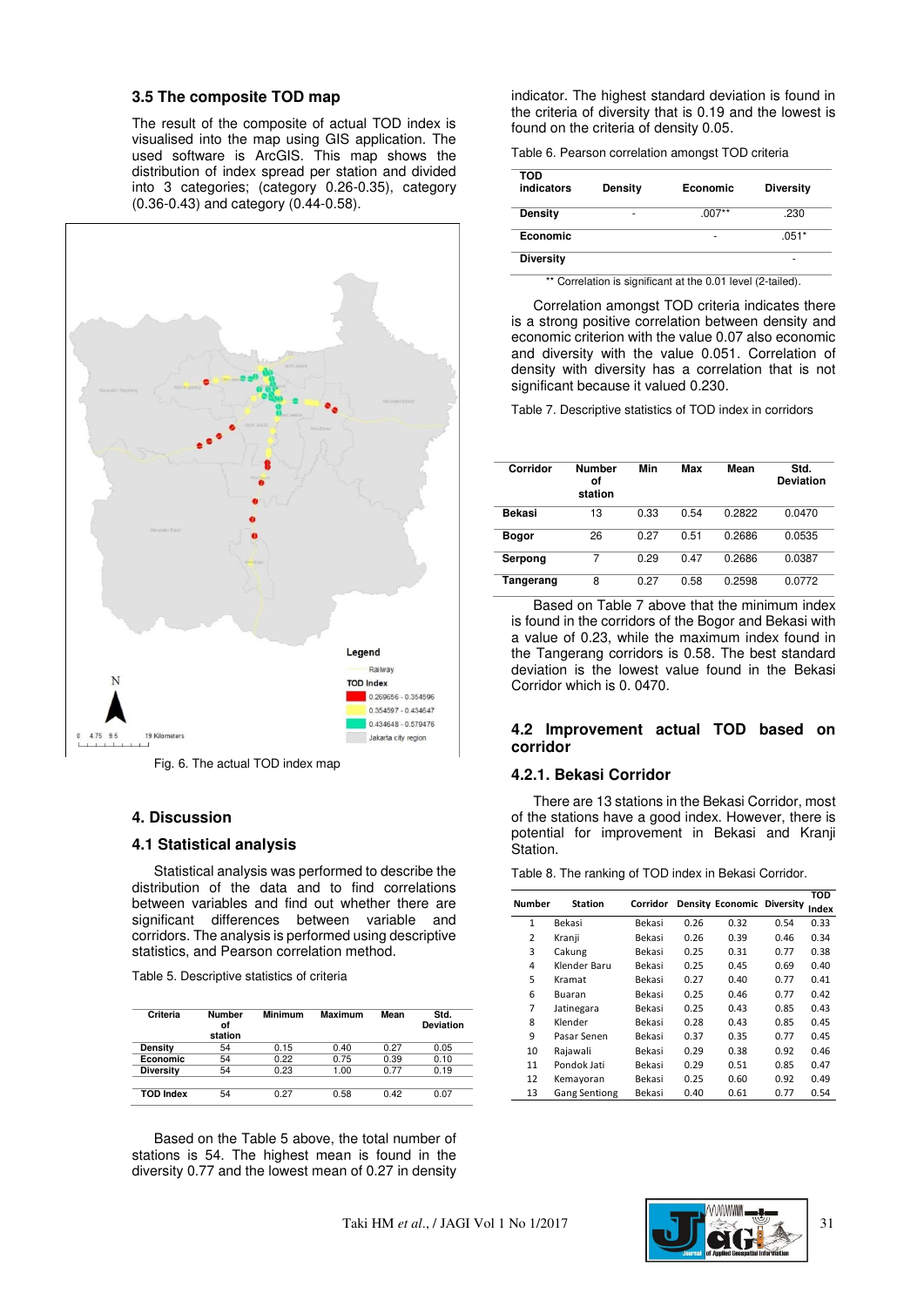

Fig. 7. The TOD index of Bekasi Corridor

#### **4.2.2. Bogor Corridor**

Bogor is a corridor with the most number of stations, namely 26 stations. Most of the stations are potential (red colour) for improvements, mainly located in the suburban area.

|  |  |  | Table 9. The ranking of TOD index in Bogor Corridor. |
|--|--|--|------------------------------------------------------|
|  |  |  |                                                      |

| <b>Number</b>  | <b>Station</b> | Corridor |      | <b>Density Economic Diversity</b> |      | TOD   |
|----------------|----------------|----------|------|-----------------------------------|------|-------|
|                |                |          |      |                                   |      | Index |
| $\mathbf{1}$   | Univ Indonesia | Bogor    | 0.15 | 0.22                              | 0.62 | 0.27  |
| $\overline{2}$ | Pd Cina        | Bogor    | 0.17 | 0.31                              | 0.46 | 0.27  |
| 3              | Cilebut        | Bogor    | 0.23 | 0.38                              | 0.38 | 0.31  |
| 4              | Depok          | Bogor    | 0.29 | 0.26                              | 0.46 | 0.32  |
| 5              | Bojonggede     | Bogor    | 0.28 | 0.53                              | 0.23 | 0.34  |
| 6              | Citayam        | Bogor    | 0.25 | 0.42                              | 0.46 | 0.34  |
| 7              | Univ Pancasila | Bogor    | 0.22 | 0.32                              | 0.77 | 0.37  |
| 8              | Tanjung Barat  | Bogor    | 0.27 | 0.34                              | 0.69 | 0.38  |
| 9              | Pasar Minggu   | Bogor    | 0.26 | 0.31                              | 0.77 | 0.38  |
| 10             | Juanda         | Bogor    | 0.22 | 0.34                              | 0.85 | 0.39  |
| 11             | Duren Kalibata | Bogor    | 0.20 | 0.37                              | 0.92 | 0.40  |
| 12             | Depok Baru     | Bogor    | 0.27 | 0.31                              | 0.85 | 0.41  |
| 13             | Lenteng Agung  | Bogor    | 0.27 | 0.39                              | 0.77 | 0.41  |
| 14             | Jakarta Kota   | Bogor    | 0.28 | 0.37                              | 0.85 | 0.43  |
| 15             | Bogor          | Bogor    | 0.35 | 0.42                              | 0.62 | 0.43  |
| 16             | Karet          | Bogor    | 0.22 | 0.43                              | 0.92 | 0.43  |
| 17             | Sawah Besar    | Bogor    | 0.34 | 0.33                              | 0.77 | 0.43  |
| 18             | Dukuh          | Bogor    | 0.36 | 0.34                              | 0.77 | 0.45  |
| 19             | Gondangdia     | Bogor    | 0.30 | 0.44                              | 0.85 | 0.46  |
| 20             | Mampang        | Bogor    | 0.36 | 0.41                              | 0.77 | 0.46  |
| 21             | Jayakarta      | Bogor    | 0.31 | 0.45                              | 0.85 | 0.47  |
| 22             | Manggarai      | Bogor    | 0.28 | 0.54                              | 0.85 | 0.47  |
| 23             | Cawang         | Bogor    | 0.25 | 0.50                              | 1.00 | 0.48  |
| 24             | Cikini         | Bogor    | 0.30 | 0.52                              | 0.85 | 0.48  |
| 25             | Tebet          | Bogor    | 0.28 | 0.52                              | 0.92 | 0.48  |
| 26             | Mangga Besar   | Bogor    | 0.27 | 0.75                              | 0.77 | 0.51  |



Fig. 8. The TOD index of Bogor Corridor

# **4.2.3. Serpong Corridor**

Serpong is the smallest corridor with the number of 7 stations. Same as to the other corridors, most of the stations which are potential (red colour) for improvements are mainly located in the suburb.

Table 10. The ranking of TOD index in Serpong Corridor.

| <b>Number</b>   | <b>Station</b> | Corridor                |                       | Density Economic Diversity                                                                       |          | <b>TOD</b><br>Index |
|-----------------|----------------|-------------------------|-----------------------|--------------------------------------------------------------------------------------------------|----------|---------------------|
| 1               | Rawa Buntu     | Serpong                 | 0.25                  | 0.29                                                                                             | 0.38     | 0.29                |
| $\overline{2}$  | Sudimara       | Serpong                 | 0.27                  | 0.32                                                                                             | 0.38     | 0.31                |
| 3               | Pd. Ranji      | Serpong                 | 0.26                  | 0.39                                                                                             | 0.38     | 0.32                |
| 4               | Serpong        | Serpong                 | 0.29                  | 0.44                                                                                             | 0.38     | 0.35                |
| 5               | Pal Merah      | Serpong                 | 0.20                  | 0.24                                                                                             | 0.92     | 0.37                |
| 6               | Kebayoran      | Serpong                 | 0.28                  | 0.38                                                                                             | 0.85     | 0.43                |
| 7               | Tn. Abang      | Serpong                 | 0.32                  | 0.38                                                                                             | 0.92     | 0.47                |
|                 |                | The fibe et<br>Genevase | Ancienta<br>Killenman | <b>TOD Index</b><br>Sapetung<br><b>CHI</b><br>675<br>0.18<br>xise<br>621<br>686<br>47.59<br>6.00 | Valimers | S. Basi             |
| <b>Contract</b> |                |                         |                       | <b>Tal Varyet</b>                                                                                | Segura   |                     |

Fig. 9. The TOD index of Serpong Corridor

# **4.2.4. Tangerang Corridor**

The Tangerang Corridor is in the western area, which consists 8 stations. Poris Station (red colour) is potential for improvement because it has the lowest index value.

Table 11. The ranking of TOD index in Tangerang Corridor.

| Number       | <b>Station</b> | Corridor  |      | <b>Density Economic Diversity</b> |      | TOD   |
|--------------|----------------|-----------|------|-----------------------------------|------|-------|
|              |                |           |      |                                   |      | Index |
| $\mathbf{1}$ | Poris          | Tangerang | 0.16 | 0.32                              | 0.46 | 0.27  |
| 2            | Kalideres      | Tangerang | 0.20 | 0.38                              | 0.77 | 0.37  |
| 3            | Rawa Buaya     | Tangerang | 0.22 | 0.37                              | 0.85 | 0.40  |
| 4            | Bojong Indah   | Tangerang | 0.22 | 0.47                              | 0.77 | 0.41  |
| 5            | Tangerang      | Tangerang | 0.35 | 0.33                              | 0.77 | 0.43  |
| 6            | Pesing         | Tangerang | 0.27 | 0.46                              | 0.85 | 0.45  |
| 7            | Grogol         | Tangerang | 0.28 | 0.51                              | 0.92 | 0.48  |
| 8            | Duri           | Tangerang | 0.39 | 0.66                              | 0.92 | 0.58  |





Fig. 10. The TOD index of Tangerang Corridor

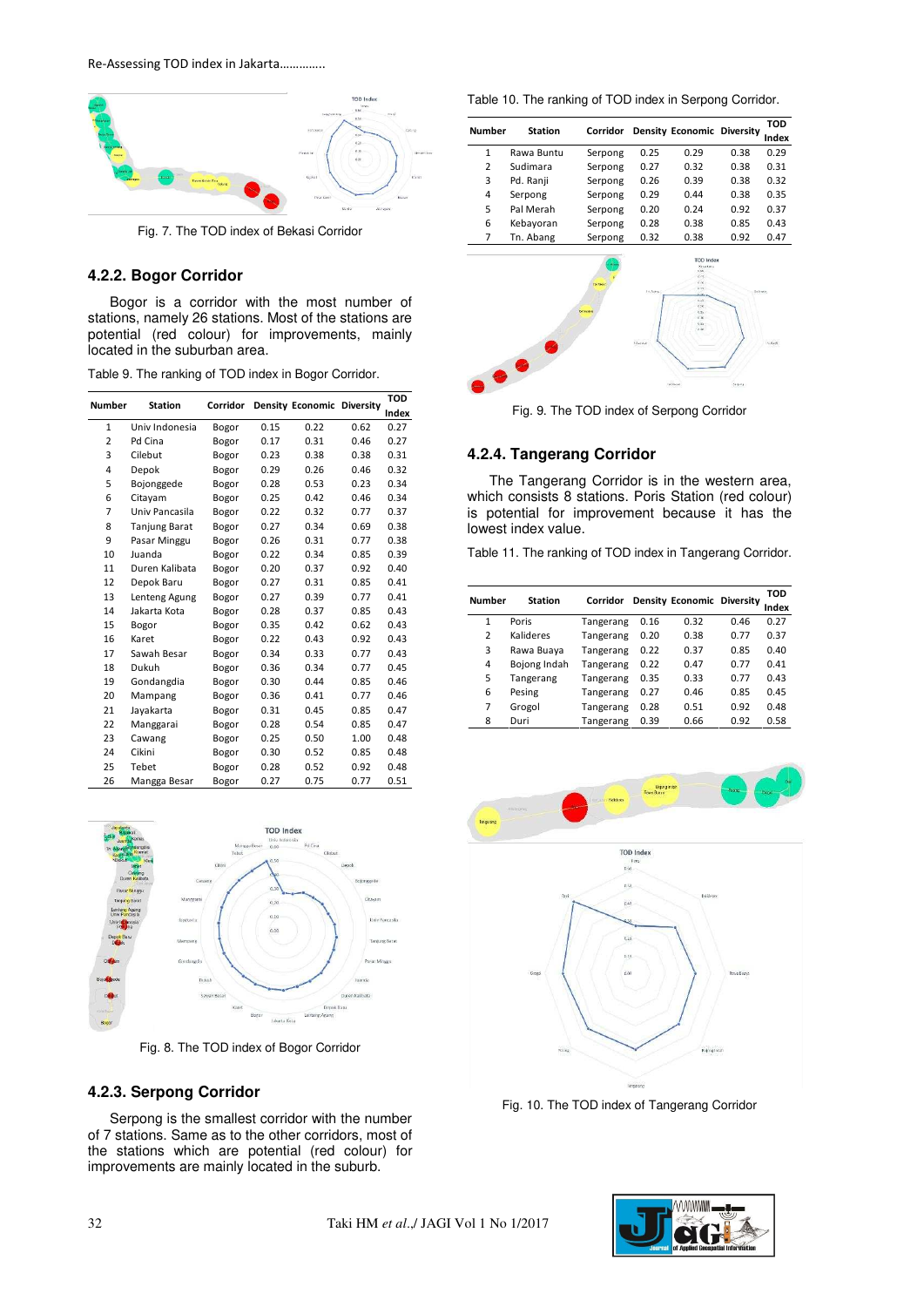# **4.3 The reassessment of actual TOD index by theory and policy relevance**

# **4.3.1. Theory relevance**

The relevance of the city planning policy through reassessment actual TOD is conducted by looking at the whole and relating to various urban development theories that can be described briefly as follows.

Beginning of the 19th century about Garden City Movement is a theory that emphasises the balance between residential areas, industrial and open spaces in urban areas bounded by the existence of green belts.

Concentric theory of the Central Business District (CBD) is the center of the city located right in the middle of the city and is the center of social, economic, cultural and political life, and is the zone with the highest accessibility in a city.

The concept of sustainable development (1970) is the theory that encourages balance in the implementation of development, especially the economic, socio-cultural and environmental aspects.

The concept of integrated spatial and municipal space arrangement (early 1980s) encourages the provision of adequate open spaces and balance of space for occupancy and work activities, including the preservation of old towns and rebuilding of old warehousing areas.<br>Fhe Transit-

Transit-Oriented-Development (TOD) (1990s) theory of mixed residential and commercial zones with ease of pedestrian accesses to freight (developed at locations along the railway or bus route), each TOD on the city has its own character in accordance with the environment.

The 2000s emerges the concept of smart city with one of its policies is the provision of guidelines for green public transport planning. This concept offers an enhancement the quality of life.

Based on the theory above and associated with the development of the JMR, it can be seen the development that occurred in this area is as follows.

The rapid development of urban areas, especially in capital city of Jakarta led to the expansion of development areas to the suburban areas along with improved infrastructure. The city area reignited with the emergence of various centers of integrated economic zones after the revitalization of urban renewal in addition to the economic center and business as a place of work is the main reason for commuters to commence travel activities.

Along with the time, it is occurred the formation of growth and maturation process of suburbs. Some new towns become independent cities that seek to meet the socio-economic needs of their inhabitants. For example, the cities i.e. Depok, Bekasi, Serpong, and Tangerang grow into satellite cities of Jakarta that seek to meet the socio-economic activities of its citizens.

The railway transport connection of all these satellite cities becomes vital. It means the connection is not only as a solution to the problem of urban and regional transportation but also has a mean of connecting between urban and suburban areas. Rapid developments are occurred on public transport routes linked to the existence of new cities on the outskirts of the city and along the existing corridors.

The phenomenon that occurs above encourages the emergence of the needs of residential areas that have the characteristics of TOD, namely: friendly to pedestrian (walkable), mixed-use between residential, business and commercial, and located near the railway station network.

Therefore, the reassessment of the actual railway station in JMR is a very important thing in determining the TOD characteristics through index. This method distinguishes between stations to facilitate the treatment increasing the area to the ideal TOD.

# **4.3.2. Policy relevance**

Based on the overall TOD reassessment, it is found that high TOD with index 0.44-0.58 is in urban area (Jakarta City) and low TOD with index of 0.26- .0.35 located in suburban area (Tangerang, Serpong, Bekasi, Bogor) for that need an increase to TOD with low index by various policies as follows.

Improvement of low TOD areas need to pay attention to the main indicators of density, economy and diversity, but not limited to those indicators that can be expanded by considering the area that combines green, growth and job.

Density indicator is the main indicator based on expert judgment, the emphasis on special policy on demography and the strategy of developing new settlement centers.

The quality of life of the population within the TOD area is enhanced by special arrangements in the utilization of locations for public interest such as residential, commercial, business, education, health.

Making community-based on participatory planning considering the role of the private sector and the community are the main actors of urban development. The engagement process starts from planning, utilization and control. In the context of cooperation, effective coordination mechanisms are developed.

# **5. Conclusion**

The range of TOD index values of 54 stations in JMR is ranging from 0.26 to 0.58 with the details as follows, 6 stations (range 0.26-0.35) spread over suburban region, 11 stations (range 0.36-0.43) scattered in the transition area of suburban and urban, last 37 stations (range 0.37-0.58) dispersed in urban areas or city centre. It can be concluded that a high index value of stations tends to be in the urban areas, and, vice-versa, the station with low index value located in the suburb. This is because of the difference of acquisition in criteria and indicator of each the station. Therefore, the recommended stations eligible for improvement should apply the concept of TOD well. The level of improvement in each of these stations is adjusted to the value of the achievement of criteria and indicator.

The provision of a good public transport, especially the management of transit area, like TOD is critical to the city management due to the nature of the public mass and providing physically as well as non-physical fulfilment for the satisfaction of its inhabitants. Planning for good TOD that meets the needs of the community regarding effective transportation and efficient travel service-based paradigm consequently reduce and even overcome the problems of everyday life of the city such as road congestion, air pollution and traffic safety.

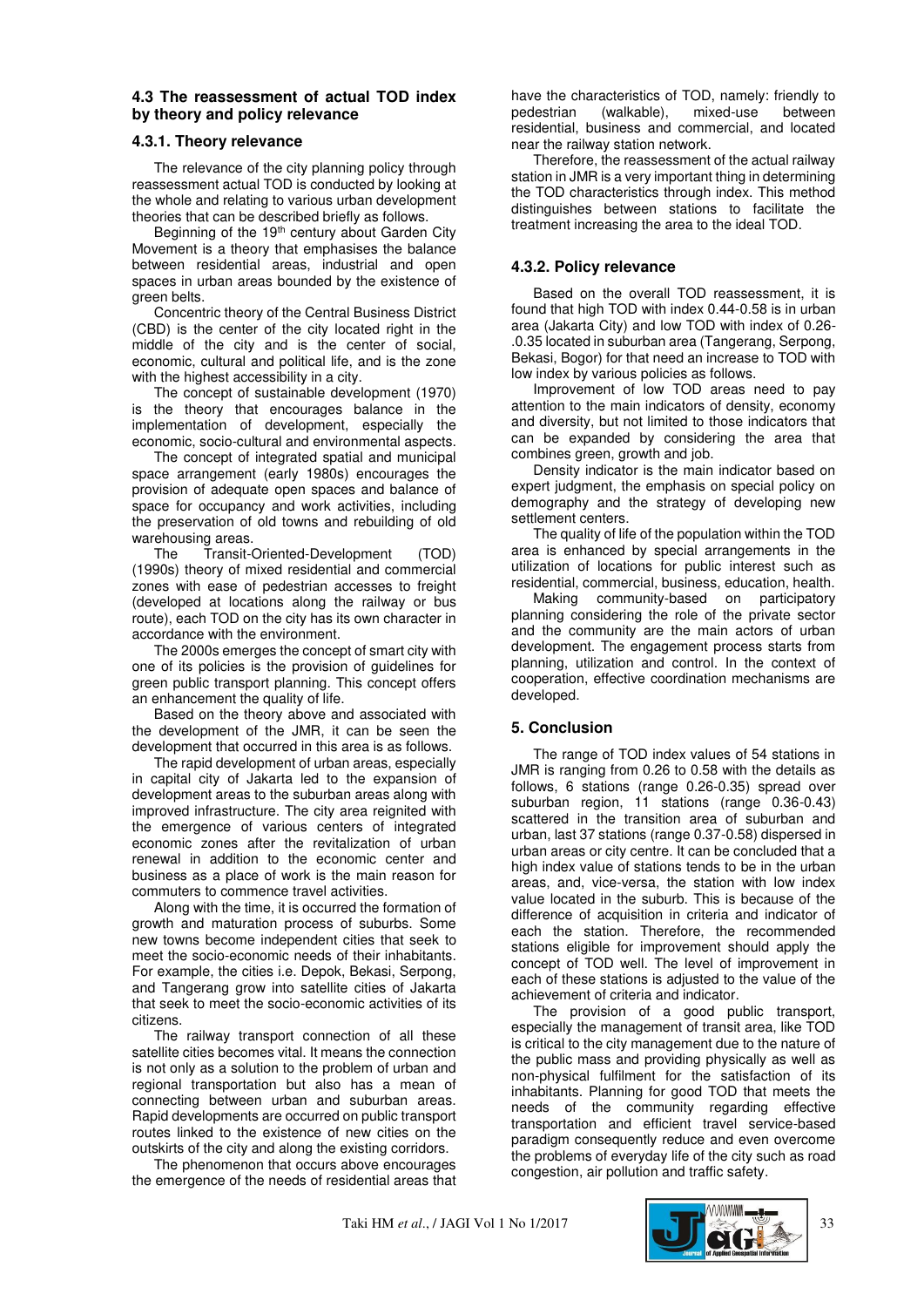# **References**

- Anane, M., Bouziri, L., Limam, A., & Jellali, S. (2012). Ranking suitable sites for irrigation with reclaimed water in the Nabeul-Hammamet region (Tunisia) using GIS and AHPmulticriteria decision analysis. *Resources, Conservation and Recycling*, *65*, 36–46. http://doi.org/10.1016/j.resconrec.2012.05.006
- Arrington, G. B., & Cervero, R. (2008). TCRP Report 128: Effects of TOD on Housing, Parking, and Travel. *Transportation Research Board of the National Academies, Washington, DC*, *3*.
- Atkinson-Palombo, C., & Kuby, M. (2011). The geography of advance transit-oriented development in metropolitan Phoenix, Arizona, 2000–2007. *Journal of Transport Geography*. Retrieved **from** http://www.sciencedirect.com/science/article/p ii/S0966692310000463
- Binglei, X., & Chuan, D. (2013). An Evaluation on Coordinated Relationship between Urban Rail Transit and Land-use under TOD Mode.<br>
Journal of Transportation Systems *Fansportation Systems*<br>*and ...*. Retrieved from *Engineering and ….* http://www.sciencedirect.com/science/article/p
- ii/S1570667213601014<br>enauer, E. (2002). Blumenauer, E. (2002). Transit-oriented development. *Issues Sci Tech Issues in Science and Technology*, *19*(2), 12,14.
- BPS, I. (2010). Penyempurnaan Penyusunan Indeks Pembangunan Regional [Improving the costruction of the Regional Development index].
- Bunruamkaew, K., & Murayam, Y. (2011). Site Suitability Evaluation for Ecotourism Using GIS & amp; AHP: A Case Study of Surat Thani Province, Thailand. *Procedia - Social and*   $Behavioral$ http://doi.org/10.1016/j.sbspro.2011.07.024
- Cervero, R., Ferrell, C., & Murphy, S. (2002). Transit-Oriented Development and Joint Development in the United States: A Literature Review. *Research Results Digest*, (52), 1–144. http://doi.org/10.1068/a38377
- Cervero, R., & Kockelman, K. (1997). Travel demand and the 3Ds: Density, diversity, and design. *Transportation Research Part D: Transport and*   $Environment$ http://doi.org/10.1016/S1361-9209(97)00009- 6
- Evans, J. E., & Pratt, R. H. (2007). *Transit Oriented Development: Traveler Response to Transportation System Changes*. *World Research.* http://www.worldtransitresearch.info/research/ 3058
- Fard, P. (2013). Measuring Transit Oriented Development: Implementing a GIS-based analytical tool for measuring existing TOD levels. *Faculty of Geo-Information Science and Earth Observation of the University of Twente*.
- Feudo, F. (2014). How to Build an Alternative to Sprawl and Auto-centric Development Model through a TOD Scenario for the North-Pas-de-Calais Region? Lessons from an. *Transportation Research Procedia*. Retrieved from

http://www.sciencedirect.com/science/article/p ii/S2352146514002968

- Hasibuan, H. S., Moersidik, S., Koestoer, R., & Soemardi, T. P. (2014). Using GIS to integrate the analysis of land-use, transportation, and the environment for managing urban growth based on transit oriented development in the metropolitan of Jabodetabek, Indonesia. *IOP Conference Series: Earth and Environmental*   $Science$ http://doi.org/10.1088/1755-1315/18/1/012177
- Hasibuan, H., & Soemardi, T. (2014). The role of transit oriented development in constructing urban environment sustainability, the case of Jabodetabek, Indonesia. *Procedia Environmental …*. Retrieved from http://www.sciencedirect.com/science/article/p ii/S1878029614000760
- Higgins, C., & Kanaroglou, P. (2016). A latent class method for classifying and evaluating the performance of station area transit-oriented development in the Toronto region. *Journal of*  Geography. Retrieved from http://www.sciencedirect.com/science/article/p ii/S096669231600034X
- http://data.jakarta.go.id/. (2016). Data Jumlah Penduduk DKI Jakarta - Kumpulan data - Data.jakarta.go.id. Retrieved February 25, 2016, from http://data.jakarta.go.id/dataset/data-jumlahpenduduk-dki-jakarta
- Kwon, Y. (2015). Sejong Si (City): are TOD and TND models effective in planning Korea's new capital? *Cities*. Retrieved from http://www.sciencedirect.com/science/article/p ii/S0264275114001681
- Loo, B., Chen, C., & Chan, E. (2010). Rail-based transit-oriented development: lessons from New York City and Hong Kong. *Landscape and*  Urban Planning. http://www.sciencedirect.com/science/article/p ii/S0169204610001283
- Malczewski, J. (2006). Ordered weighted averaging with fuzzy quantifiers: GIS-based multicriteria evaluation for land-use suitability analysis.<br>International Journal of Applied Earth *International Journal of Applied*<br>Observation and. Retrieved *Observation and*. Retrieved from http://www.sciencedirect.com/science/article/p ii/S0303243406000031
- Marshall, W. E. (2013). An evaluation of livability in creating transit-enriched communities for improved regional benefits. *RTBM*, *7*, 54–68. http://doi.org/10.1016/j.rtbm.2013.01.002
- Miller, P., de Barros, A. G., Kattan, L., & Wirasinghe, S. C. (2016). Public transportation and sustainability: A review. *KSCE Journal of Civil Engineering*. http://doi.org/10.1007/s12205- 016-0705-0
- Mu, R., & de Jong, M. (2012). Establishing the conditions for effective transit-oriented development in China: the case of Dalian. *Journal of Transport Geography*, *24*, 234–249. http://doi.org/10.1016/j.jtrangeo.2012.02.010
- Nasri, A., & Zhang, L. (2014). The analysis of transitoriented development (TOD) in Washington,<br>DC and Baltimore metropolitan areas. metropolitan areas.<br>Retrieved from **Transport** Policy. http://www.sciencedirect.com/science/article/p